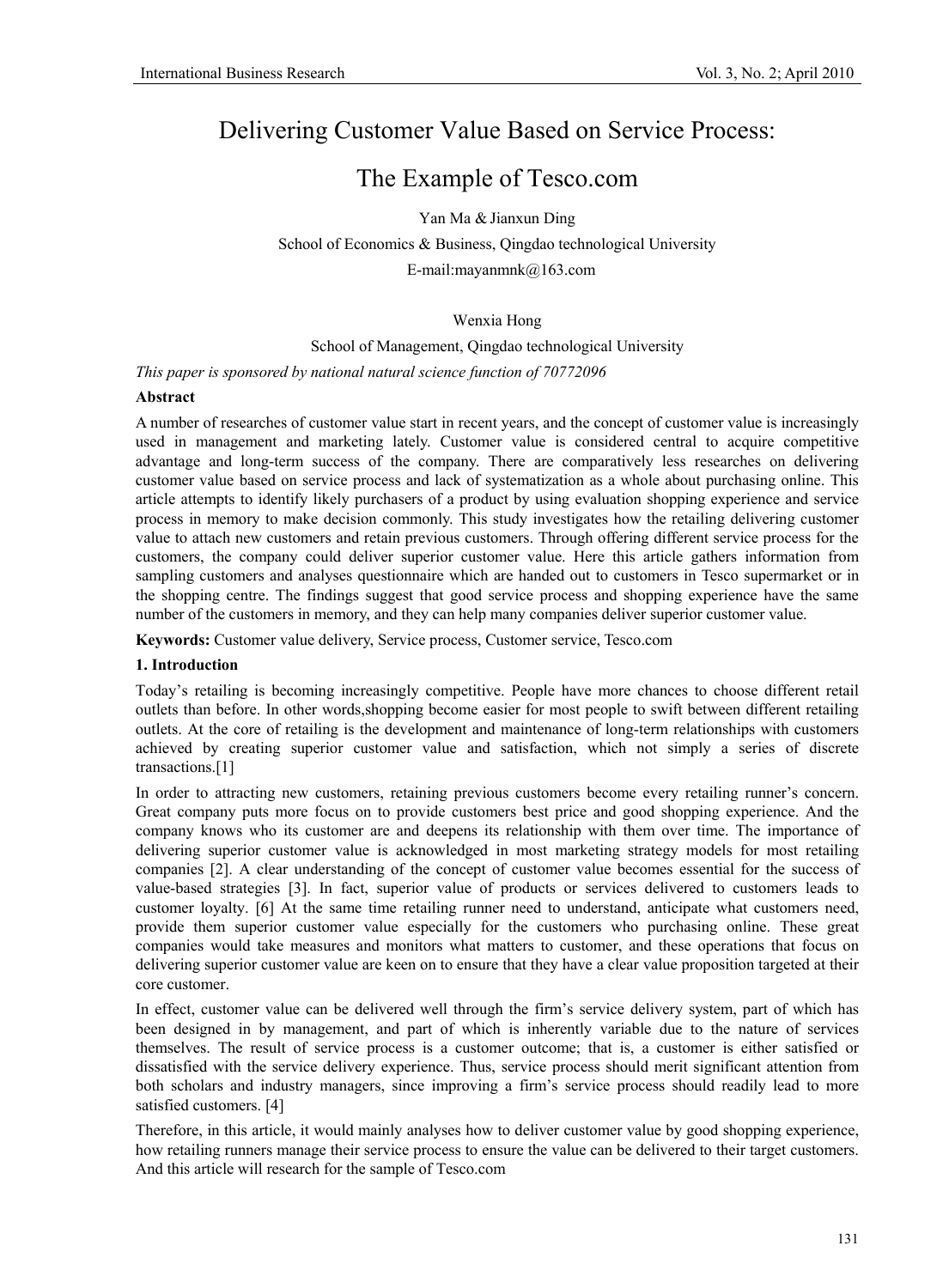TESCO is a UK-based global supermarket chain with annual revenues of £20 billion. Tesco opened its first store in Edgware, North London in 1929. It gets its name from the combination of the founder of Tesco, Sir Jack Cohen and a partner in a firm of tea suppliers who Cohen worked with, T.E. Stockwell. Tesco is also the world's most successful and profitable online grocer. In November 1996, Tesco launched the internet superstore of Tesco direct. It has realised that customers would prefer to purchase online from the store in which they would normally shop in person. In that way, customers would receive the same price for each item online as the price in the store nearest their home.

#### **2. Service process**

#### *2.1 Concept of service process*

What is all about service process is to create the service experience. It is the way the customer, information and materials are processed and how they link together that create the experience. Excellent service, which satisfies the customer and meets the strategic intentions of the company.[5] According to the service process proposed by Roger Schmenner that services are classified into two dimensions –degree of interaction and customization.

The service process is the product, due to the direct participation of consumers in the service delivery. On the one hand, the service process plays an important role in retaining customers for the retailing. On the other hand great company views creating lifetime loyalty as part of company's core purpose as well. Thus, improving a company's service process has emerged as a strategic imperative.

#### *2.2 Tesco.com service process*

For this kind of service process, the challenges for managers mainly focus on: marketing; making service; attention to physical surroundings; training; methods development and control; employees' welfare; scheduling workforces; control of far-flung geographical locations; startup of new units and managing growth.

Tesco.com service processes can be defined as both front office processes, and back office processes which might provide personal interaction through technology such as organisation's website, customer play the important role in front office. The presence of the customer may have benefits in terms of providing an additional resource and better communication.

Tesco's customers participate in the service process occurs mainly in two ways. First, the customers interact directly with the Tesco's employees in the shopping process, which is defined as front-office process. In this instance, the customer has full sensory awareness of the service surroundings. Second, the customers participate in the process indirectly via Tesco.com in the customer's home of office, which is called back-office process.

# **3. Customer value delivery**

## *3.1 Importance of delivering customer value*

The theory of customer value is becoming increasingly used in strategy of management and marketing literature in recent years [6]. Customer value is considered central to achieve competitive advantage for the company. The importance of superior customer value is acknowledged in most marketing literatures. [7] According to Azaddin [8] customer value means that customers are in exchange with expected benefits by sacrificing certain amount of time, money and effort, only if their benefits are much more than their costs, which leads to a purchasing decision. In other words, customer value is directly related to the benefit that a product or service

It is important for a company to consider customer value when constituting marketing strategy. John [9] believes that customers decide whether to buy or not on the basis of the value they achieved. Most researchers agree that consumer value is fundamental construct in marketing theory. [10]

Because customer values are considered pivotal determinants of shopping behavior and product choice, [11] considering the expected profit, the leading and dominant firms continuously deliver superior value to customers as to stimulate market share, optimize profit and retain customers. In other words To win and retain customers requires an understanding of what those customers value and a focus on the process whereby that value can consistently be delivered.[12] Furthermore, customer value delivery can help customers achieve their goals in any situations.

Researches have discovered superior value delivery will concentrate on ways to meet or understand customer's needs, solve produce use problems and be pivotal in building strong customer satisfaction.[13] In addition, customer value delivery can satisfy customer demand, make customer satisfied and leads to customer loyal in consumption experience. Delivering good customer value can lead to higher customer loyalty and retention, higher market share and lead to reduced operating costs[14]Certainly customer value needed to be considered and its common for different customer to give different appraise, therefore different customers' opinions are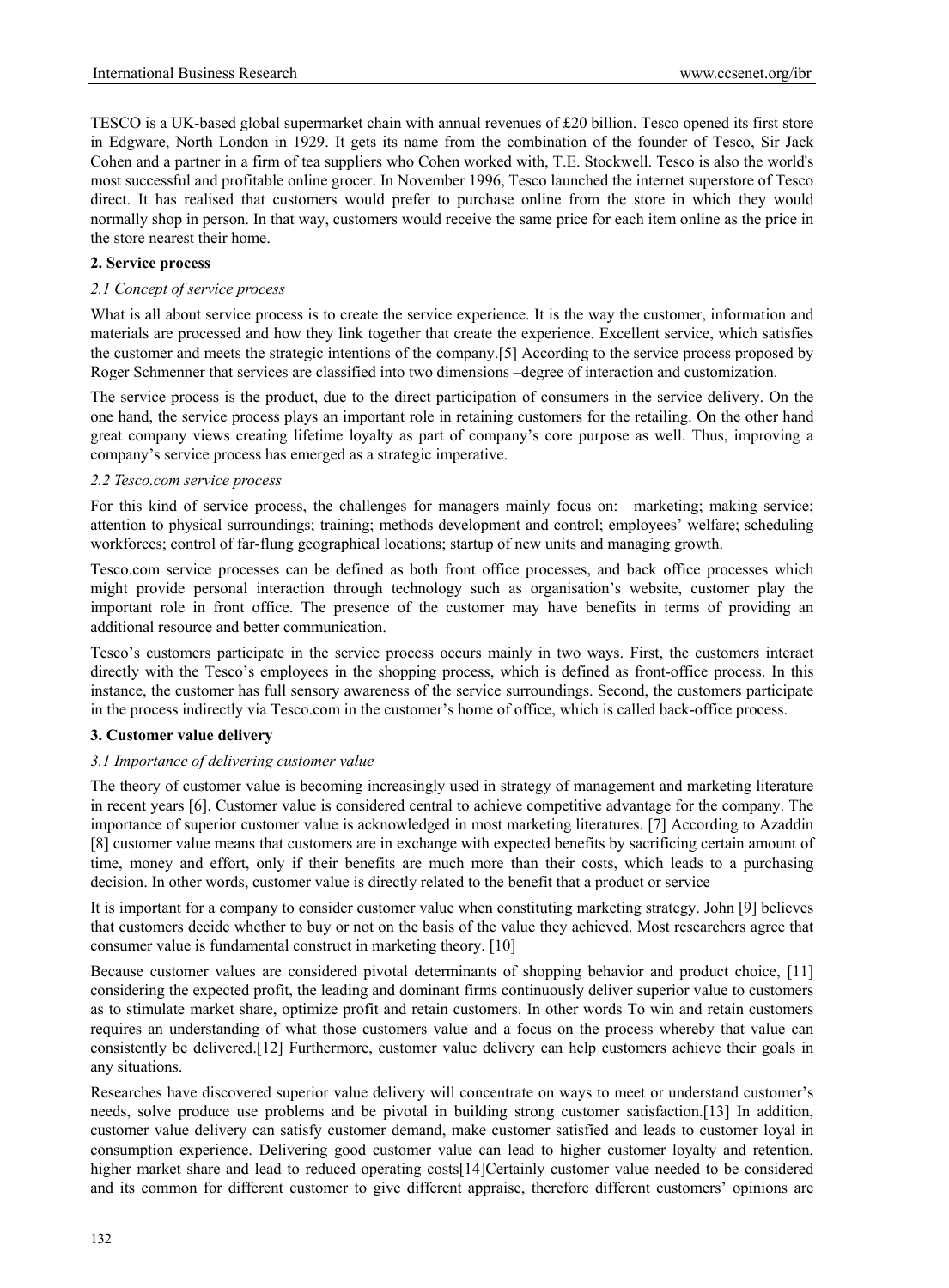deeded considered together.

### *3.2 Tesco.com customer value delivery*

Excellent service,which satisfies the customers and meets the strategic intentions of the organisation-is usually the result of careful design and delivery of a whole set of interrelated processes.

Tesco.com considers that customers are at the very heart of their business and they believe that they should come first with the Competition Commission too. Customers value and time savings of not having to drive to the store, do the manual labour of picking out the groceries, stand in line to pay for them, drive home and unload the car. Customers do, however, usually enjoy the opportunity to touch and feel the fresh produce and to make `impulse buys'. Here's how Tesco's team worked to streamline the customer's shopping scenario while maintaining the attributes that customers value: getting the quality, the assortment, and the prices they want.

Early customers of Tesco can find the products via Internet they couldn't find in their local store. This would save the searching time and efforts for them. For the people who are familiar with the home shopping over the Internet and the single professional, a £5 delivery fee is well worth the time savings if not shopping themselves. In the same way, the people with small children will purchase the products from Tesco.com as well because it set their hearts at rest instead which is more worth than £5delivery fee.

#### **4. Methods and results**

#### *4.1 Data collection methods*

First of all, gathering data will be crucial buildup. Primary data is helpful to obtain related secondary data. A significant issue is about collecting primary data. This article will use sampling way to gain primary data. Here, the population of sampling is defined, the sampling frame is specified, In addition customers in sampling frame will root in the Tesco supermarket, it will use random process to select members from this sampling frame in order to avoid some bias. There are 90 Tesco customers will be selected in this article.

Secondly, secondary data will be mainly gained from university's library and the internet. Secondary data as sales report, some annual report and some academic journals or magazines about Tesco would also have been analyzed.

Thirdly, this article will use surveys to gather information from sampling customers. These surveys are basically semi-structured questionnaire which are handed out to customers in one Tesco supermarket in the shopping centre.

## *4.2 Data analysis and results*

Tesco regard customer value and customer satisfaction as alues to the company, and then the company tries every means to deliver better customer value and satisfy its customers. Because customer value plays an important role in retaining customers, Tesco's core work of conduct is to create and deliver customer value through good service. What is all about delivering customer value is to build customer lifetime loyalty. Besides, Tesco also care about its employees, because it believes that satisfied employees always bring satisfied customers.

According to this research, it finds that Tesco has developed clear company purpose, values and plans which try to deliver better customer value through service process.

Tesco's plans are comprehensive company operations to ensure the company to deliver customer value and retain loyal customers. They provide basic guidance for delivering better customer values, which is significant.

In addition, Tesco's plans mainly include: the customer plan, the operations plan, the people plan, and the finance plan.

The Customer Plan, which contains projects which deliver real improvements in the year for our customers- to build their loyalty. The Operations Plan, which focuses us on developing the capability and commitment of people so we are able to reinvest savings in our customers and our people. The people plan focuses on developing capability and commitment of people. The Finance Plan ensures that the output from the customer, operations and people plans delivers value for shareholders. [15]

In research results, 67% of customers take Tesco as their favorite supermarket. It looks as if Tesco's segmentation and target strategy is successful in retaining and attracting customers, which is also effective in delivering customer value.

It is well known that developing new products is a good approach to deliver customer value. Tesco have added 200 new finest lines in 2006, over 100 new healthy living products, includes Kid's Healthy range, nearly 100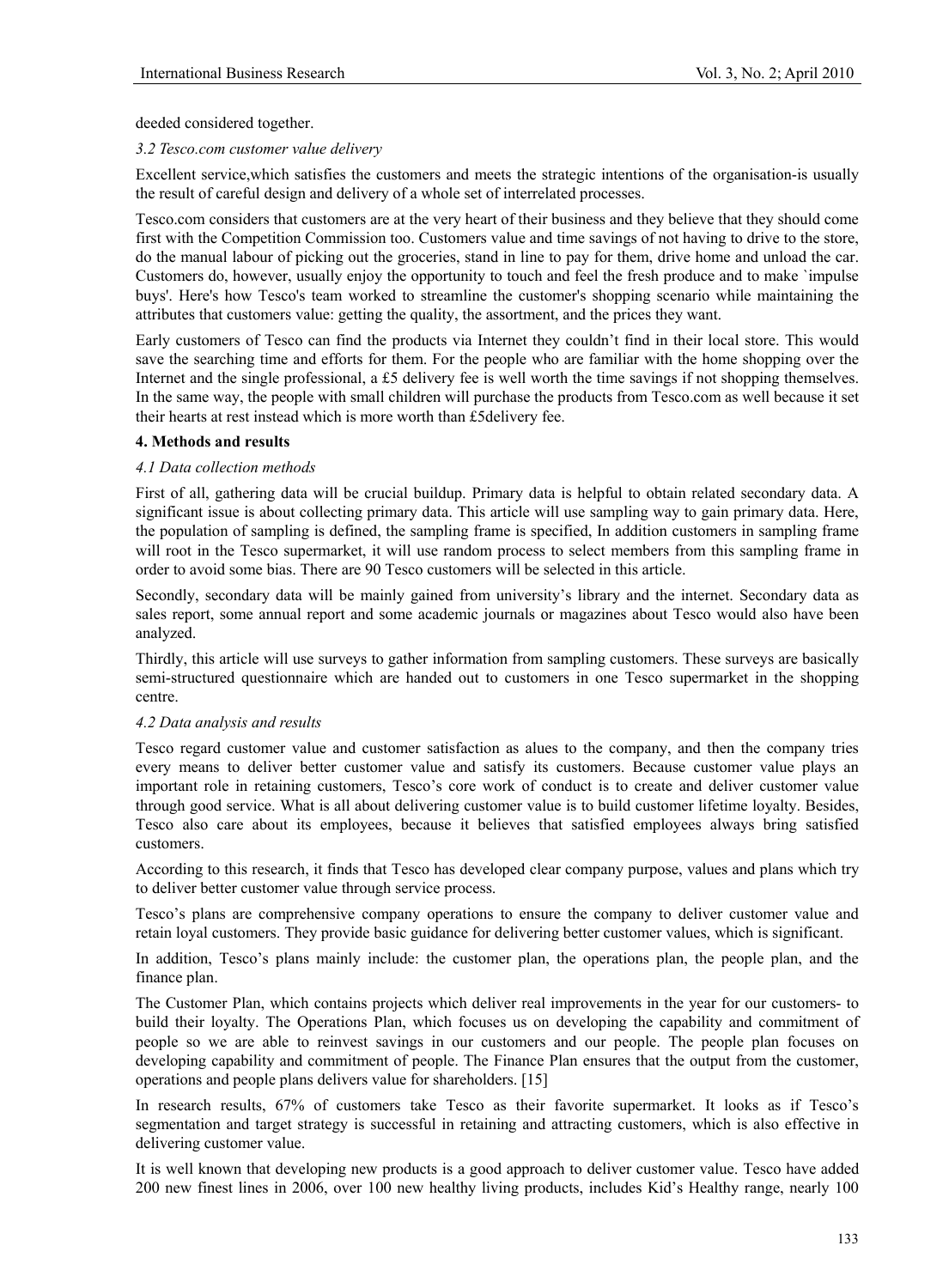wholefoods natural snack and cupboard lines as well as hundreds more standard own-brand and value items.[16] At the same time Tesco's own label is founded in many new products. These all gave Tesco the competitive advantage to sell more goods and services than their rivals.

In research results, Tesco's improvement in product offering not only benefits their business expansion but also provides their customers with more range of choices. While according to these questionnaire surveys, there are 35% of customers strongly agree that Tesco's improvement has improved their product offering to deliver them better customer value, while 46% agree, 12% people disagree and only 7% people strongly disagree.While in this interview, Mrs Betty thinks "it's brilliant that Tesco has more non-food products" she said she also would like to try more non-food products from Tesco.Therefore, the result reveals that Tesco has improved its product offering, through which it has delivered better customer value.

According to these questionnaires, the outcome is that there are 71% people think that Tesco's price is reasonable, 13% people think the price high, while 11% people believe Tesco's price is low, and only 5% people think the price very high.

From the review above, the majority of these sample customers believe that Tesco's prices are just reasonable. And Tesco's target customers are ordinary people. So it seems that Tesco's price is suitable for its pricing objectives. In a general way, customer would like to spend certain amount of time, money, effort, and take certain expected benefits that outweigh his/her total sacrifices in his purchasing process. This is the aim of the ordinary people. So Tesco's maintaining its price reasonable ensures its customers just to sacrifice reasonably for their benefits, as a result, there are many old and new customers to the Tesco certainly.

In questionnaire result, there are 76 people out of 90 own Tesco Clubcard, while in Clubcard owners, there are 32% strongly agree that their values have been better delivered through Tesco's Clubcard, 53% agree, while 11% disagree, and only 4% disagree strongly.

In view of the above, those results indicated, customers had acquired pleasure with the returns from Tesco. And it is more and more popular of the Tesco's Clubcard. Tesco's Clubcard plays the role in treating customers respectfully as the God. The financial services including mortgages and travel insurance are offered in Tesco's Clubcard plus scheme. In these sampling customer questionnaire surveys, there are 41% of customers who strongly agree that their customer values have been better delivered by Tesco's more placement, 52% of customers agree, only 5% of customers disagree and 2% strongly disagree. While in the interview, Mr. John, a professional IT practitioner, believes Tesco.com is very helpful to him of these stores, and Tesco.com save him time to buy something everyday used. To sum up, of these different form stores, Tesco.com is paid more attention to by most customers. Because customers can buy what they need on the internet when they stay at home.

Nowadays Tesco's placement strategies increase the buying places and choices for customers, decrease their efforts and time to purchase, improve customers' convenience. Therefore, Tesco's placement strategy is effective in delivering customer value, and it does deliver better customer value.

## **5. Conclusions**

Service process is important for enterprise to survive and develop in competitive market, and it is the surviving base for delivering customer value of a company. According to the results of Tesco.com presented here, the relationship of customer value and service process is significant and positive for the retailing. Service process Tesco.com provided is effect and convenient for customers, especially for customers of purchasing online.

That is to say purchasers of a product make decision by using evaluation shopping experience and service process in memory commonly. Through offering different service process for the customers, the company could deliver superior customer value. The findings suggest that good service process and shopping experience have the same number of the customers in memory, and they can help many companies deliver superior customer value

## **Acknowledgment**

This research Support was supported by the National Science Foundation Committee of the People's Republic of China, grant No. 70772096.

## **References**

Azaddin Salem Khalifa, (2004). Customer value: a review of recent literature and an integrative configuration. *Management Decision*, Vol.42 No.5. pp. 645-666.

Azaddin Salem Khalifa. (2004). Customer value: a review of recent literature and an integrative configuration,